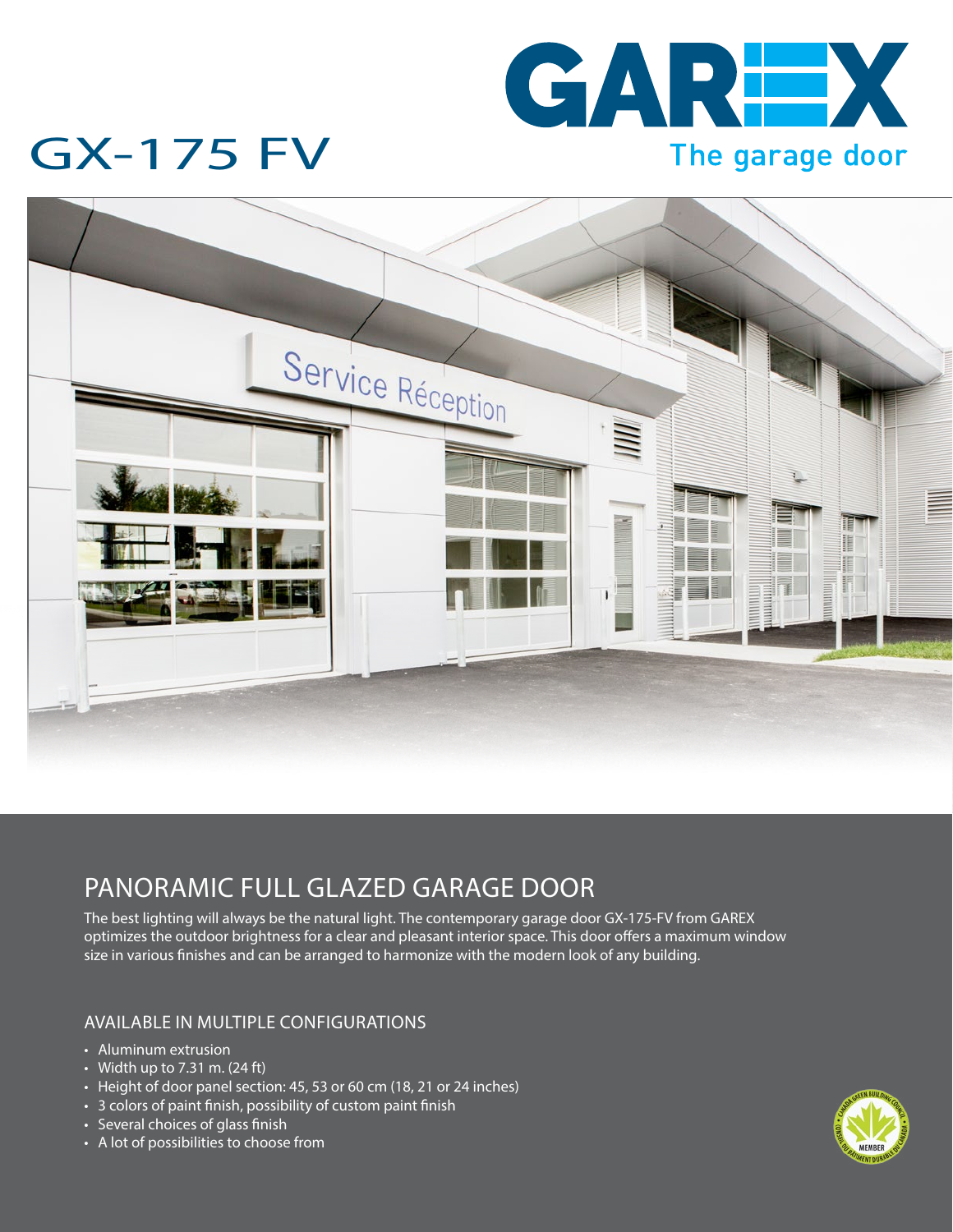# A Professional Product for Intense use

At GAREX doors, we believe that teamwork is what makes us strong. This is why our certified distributors network is made available to you to ensure your complete satisfaction whether in decision making process regarding your garage door, the installation or the customer service.

#### THE GLASS FINISH



Clear glass



White laminated glass

\*We suggest tempered glass

Gray tinted glass

Frosted glass



Bronze tinted glass Mirrored glass





Gray acrylic Clear acrylic

Several other choices of glass finish available.

#### AVAILABLE COLOR FOR THE FRAME





WHITE **CLEAR ANODIZED** BLACK

\*Other colors available on demand.

#### DOOR DIMENSIONS

GAREX doors can offer garage door having a width up to 7.31 m. (24 ft) and a height up to de 5.49 m. (18 ft). Furthermore, the doors can be assembled with panels of 45, 53 and 60 cm (18, 21 and 24 inches).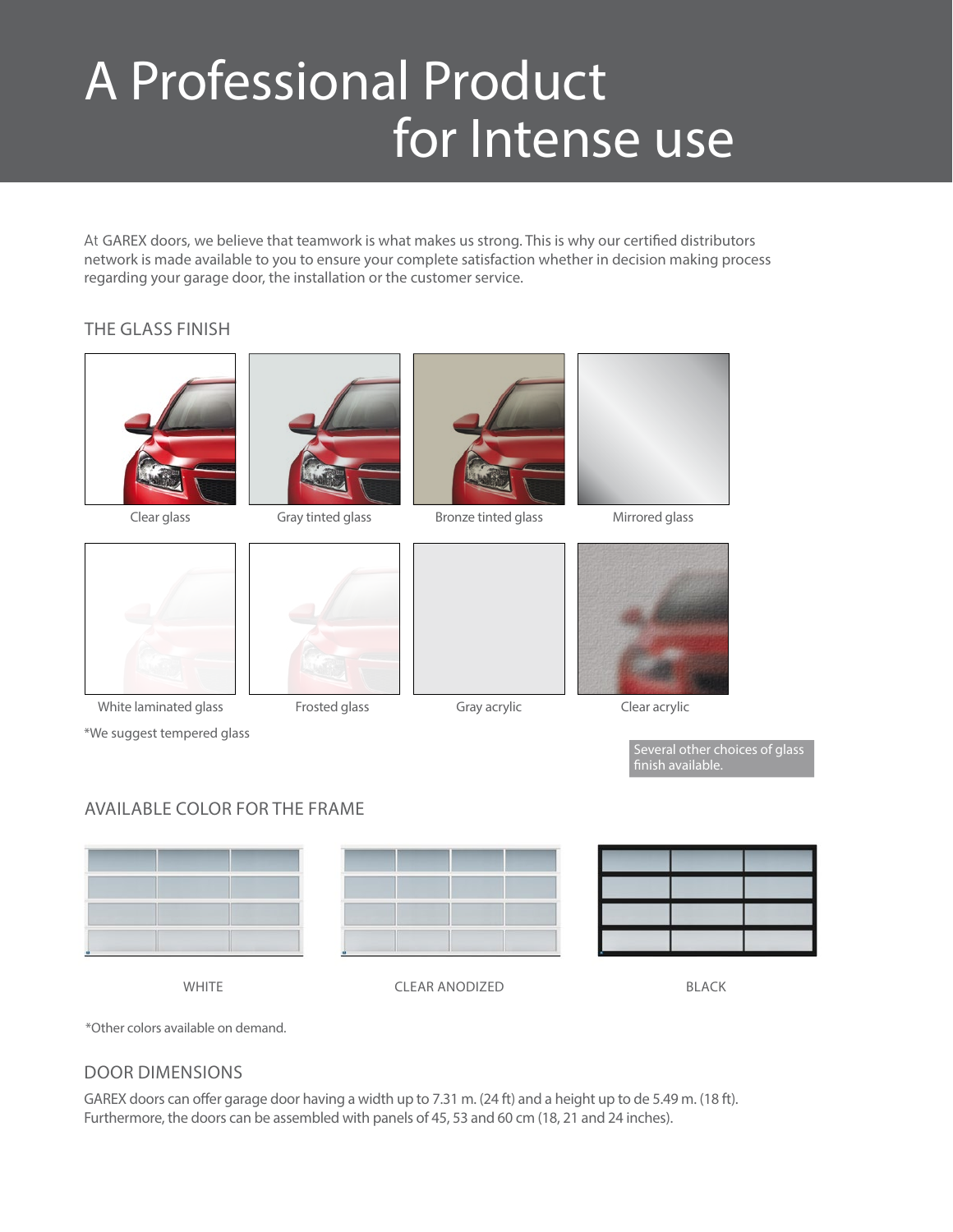#### FOR MORE INFORMATION OR TO OBTAIN A TECHNICAL SPECIFICATION SHEET, VISIT THE GAREX.CA

#### DOOR ELEMENTS



#### OPENING MECHANISME CONFIGURATIONS

GAREX doors will fabricate, on demand, the opening mechanism adapted to any available space configuration.





Standard Low headroom High lift Sloped roof Full vertical lift





\*Subject to certain limitations on the opening mechanism due to the door weight

#### CUSTOM MADE OPENING MECHANISM

GAREX doors and their opening mechanism can be fabricated to satisfy very precise requirements. GAREX doors can advise in the design of particular installations or can help in choosing the components adapted to the specific context of use.